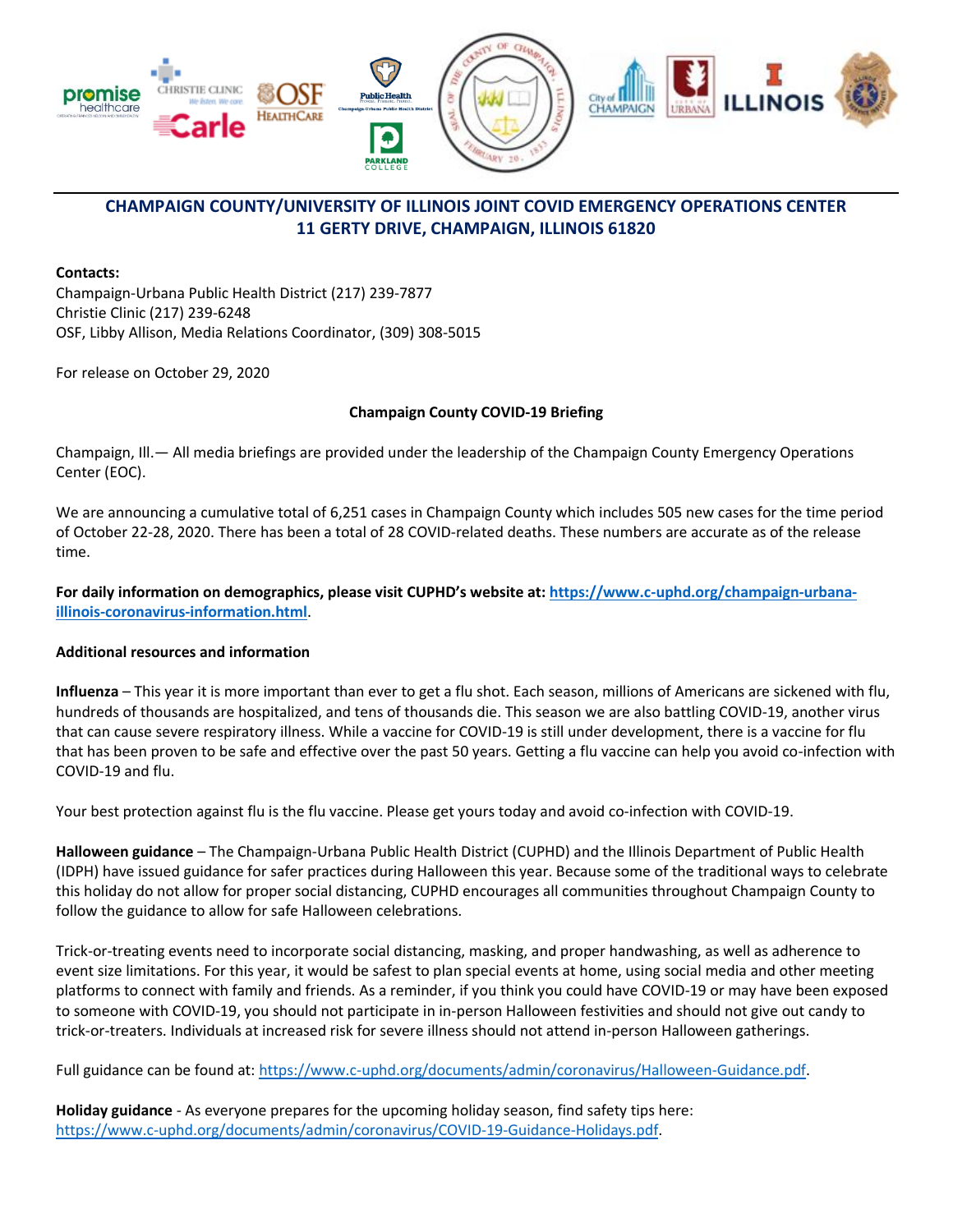

**COVID-19 testing option** - COVID-19 testing site is available at the Market Place Shopping Center in Champaign.

This is a service that can be obtained without a doctor's referral, code, or appointment. Tests are available for anyone, including individuals walking up to the site, and there is no limit to the number of tests one person is allowed to take.

8:00 a.m. – 4:00 p.m. (7 days a week while daily supplies last) Market Place Shopping Center, 2000 N. Neil Street, Champaign

## Testing site is located on the east side of the mall – enter through the south mall entrance off of Market Street

### *\*This site will close during inclement weather*

**Testing** - The test is quick and painless with a 10-15 second swab inside of each nostril. According to the Illinois Department of Public Health, the nasal swab has the same sensitivity to detect coronavirus as the nasopharyngeal swab and is CDC approved. The Champaign testing site uses a local laboratory and results are typically received within 24-48 hours. You will be called with results and must answer the phone. You'll receive a call from an 888 number and no message will be left. When you receive verbal results over the phone you can request a paper copy to be sent to you.

**Please note** - Patients receiving required pre-surgery or pre-procedure testing should receive that test as directed by their doctor's office to avoid delays.

**211** - This is a service provided by the United Way with trained specialists to match people to the right service agency based on your individual needs. For access, dial 211 or visit the Champaign County 211 website at uwayhelps.org/211.

**Champaign County COVID-19 Resource Site** - During this challenging time, the community is coming together to provide solutions. A county website has been created to provide information, updates and needed resources that provide support. This information can be found at[: champaigncountycovid19.org](https://urldefense.proofpoint.com/v2/url?u=https-3A__imsva91-2Dctp.trendmicro.com-3A443_wis_clicktime_v1_query-3Furl-3Dhttp-253a-252f-252fchampaigncountycovid19.org-26umid-3D7613BF08-2DA23F-2D1405-2D9B23-2DBA99E05A7950-26auth-3D093a4b527975060589a391772a3e2db55fc9b3cf-2Defa8044770a22a17e2e2086191c2b60f3888187c&d=DwMGaQ&c=OCIEmEwdEq_aNlsP4fF3gFqSN-E3mlr2t9JcDdfOZag&r=0vJJSxf-B8XHcaUWHFbo7rrtpB50V8Axv_MU4Ir8q_c&m=_b_uhJ5uCEgA-X59-2E5w3TeWZFXMquNfeILDljX688&s=UMP4PwuafH3Ze__Vj6pL2AFxw5s-ppEb4FpK4qEqp_A&e=)

The COVID-19 website will be updated as new information is received.

#### **COVID-19 Patient Resources**

#### **Carle (217) 902-6100**

Carle continues to care for a number of COVID patients from Champaign County and beyond in our hospitals and clinics. As the region's cases increase both inside and outside of our hospitals, it's more important than ever that we each remain commitment to proven prevention measures.

- The Carle COVID-19 Hotline is open 24/7 to assist patients with an assessment and direction on when or where to seek care and/or testing.
- Carle offers a[n online assessment tool](https://carle.org/home/covid-19-screening) to begin screening for COVID-19.
- Carle is offering video visits for those who prefer to see their physician from the comfort of their own home, while safely distancing from others. Patients can go to mycarle.com or call their doctor's office to see if a video visit is the right choice for them.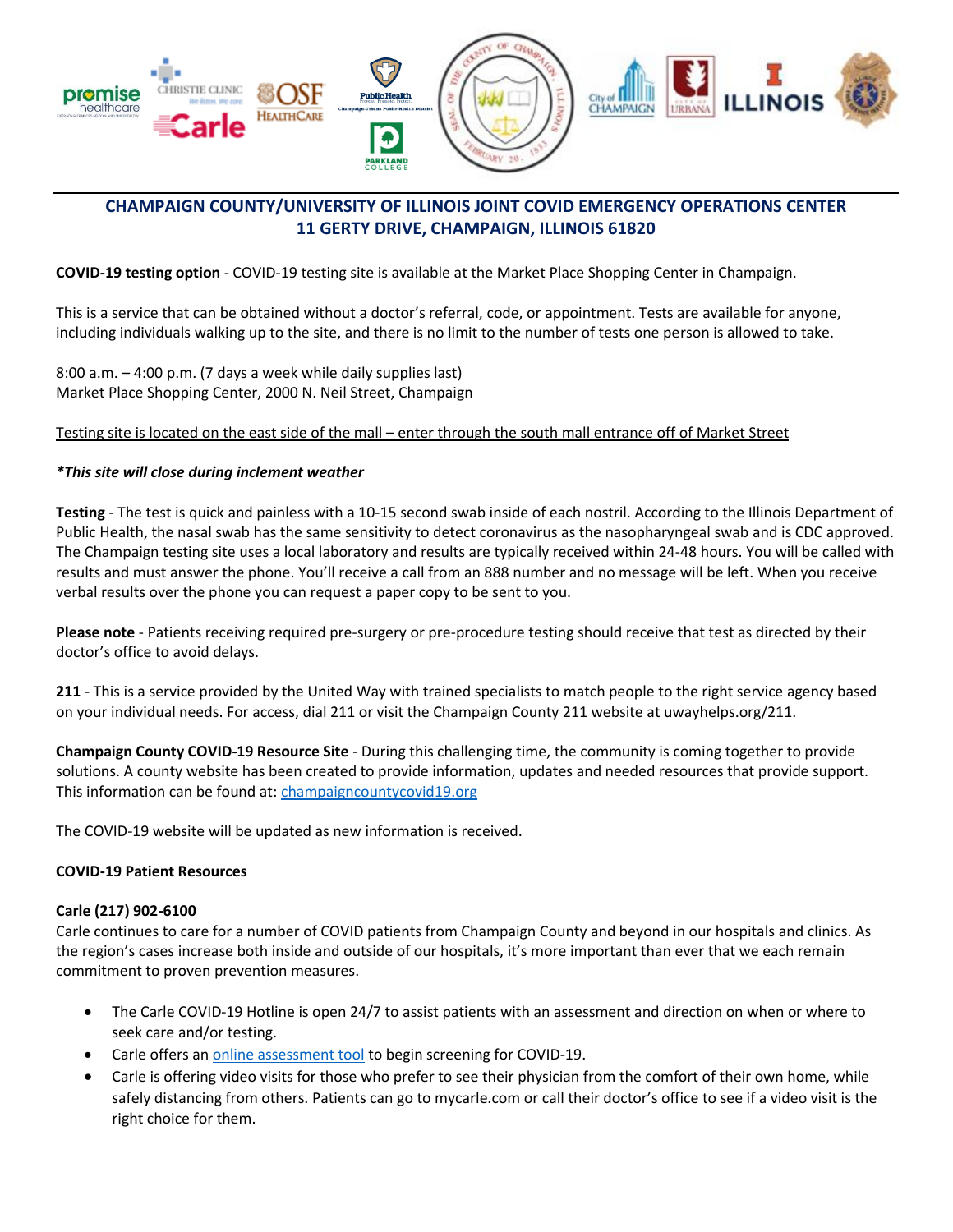

- Carle remains open to meet essential Primary and Specialty Care needs. Your provider may address many health needs by phone or video visits. In-person visits require a mask for all and follow social distancing best practices and enhance cleaning routines at our locations. All Carle Emergency Departments remain open for people needing immediate care for life-threatening emergencies.
- [Carle cares for you:](https://carle.org/Newsroom?tag=covid-19) Get tips for a healthy community at school, at work and at play.

## **Champaign-Urbana Public Health District (217) 239-7877**

- CUPHD's COVID hotline is available seven days a week between the hours of 8 a.m. 5 p.m. If you do not reach a person, leave a voicemail that includes your name and phone number with a brief message.
- Email coronavirus@c-uphd.org
- Updated information available at c-uphd.org.
- Follow Champaign-Urbana Public Health District on Facebook, Twitter and Instagram for up-to-date information.

## **Christie Clinic**

- Patients with questions or concerns or who want to inquire about testing are asked to call their provider's office.
- Christie Clinic providers are now available for preventative care appointments and elective procedures. We have taken precautionary measures to open our doors for non-urgent healthcare concerns. Patients can visit their MyChristie patient portal or call their provider to request an appointment.
- Need Urgent Care? Visit a Christie Clinic Convenient Care.
	- o Launched June 1: Christie Clinic Curbside Convenient Care: 1801 West Windsor Road, Champaign, IL 61822
	- o Reopened June 1: Christie Clinic in Mahomet: 1001 Commercial Drive, Mahomet, IL 61853
	- o Christie Clinic in Danville on Vermilion: 3545 North Vermilion Street, Danville, IL 61832
	- o Christie Clinic in Urbana: 1710 East Windsor Road, Urbana, IL 61802

## **OSF 833-OSF KNOW (833-673-5669)**

OSF Healthcare is reminding the public to remain committed to preventing the spread of COVID-19 as a community. The important thing is to not give up, or give in to "pandemic fatigue" as COVID continues to be a serious threat across the state of Illinois. We are asking the community to band together and continue practicing the 3 Ws: Wear a mask, Wash your hands, and Watch your distance.

It is equally important to get a flu shot this year since the flu vaccine remains the best way to protect yourself. There has been an increase in hospitalizations from COVID across the region, which makes it all that more important to protect yourself and others from the flu in order to save medical resources for the care of COVID-19 patients.

OSF HealthCare offers Clare, a digital assistant chatbot available on our [home page](http://www.osfhealthcare.org/) to help screen for and educate the public about COVID-19. You do not have to be an OSF patient to use Clare.

- The COVID-19 Nurse Hotline is staffed by OSF registered nurses around the clock, and during times of heavy usage will be staffed by other OSF health care professionals.
- Clare, the virtual assistant chatbot **on** [osfhealthcare.org](https://imsva91-ctp.trendmicro.com/wis/clicktime/v1/query?url=https%3a%2f%2fwww.osfhealthcare.org%2fcovid19%2f&umid=DFE883D9-A113-2E05-912A-4855C302FCE3&auth=093a4b527975060589a391772a3e2db55fc9b3cf-083f2afafcbd5a7534107400d3bd443a95c7ae04)**, is equipped to begin screenings for and educate the public about COVID-19.**
- **OSF SilverCloud-**An online platform available at **osfhealthcare.org/silvercloud,** available 24/7 to help manage stress, anxiety and depression. It's backed by a live health care professional who can direct users to in-person or telehealth care if necessary.